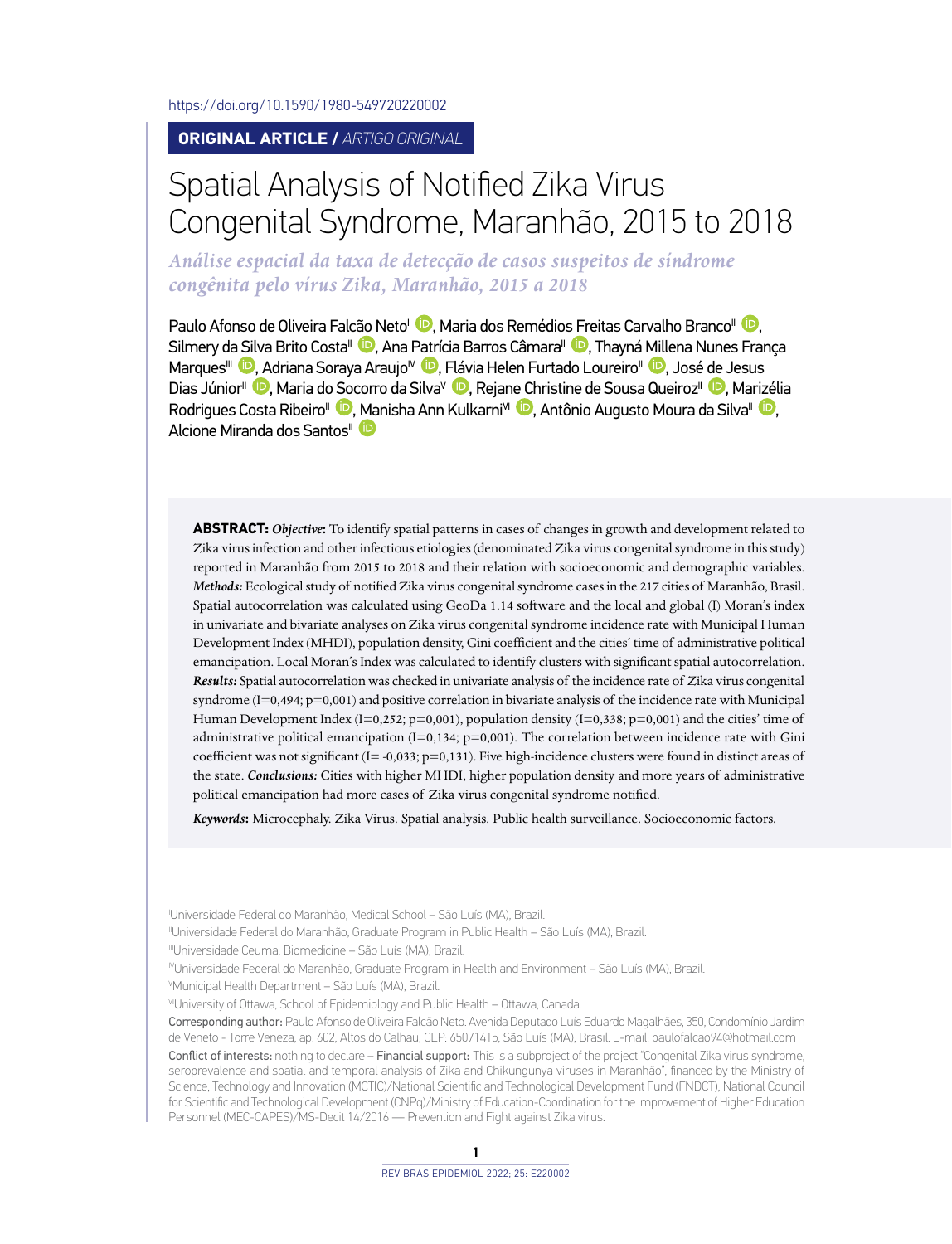**RESUMO:** *Objetivo***:** Identificar padrões espaciais em casos de lactentes com alterações de crescimento e desenvolvimento relacionadas à infecção pelo vírus Zika e outras etiologias infecciosas (neste trabalho denominado de síndrome congênita pelo vírus Zika), notificados no Maranhão de 2015 a 2018 e sua relação com variáveis socioeconômicas e demográficas. *Métodos***:** Estudo ecológico de casos suspeitos notificados de síndrome congênita pelo vírus Zika nos 217 municípios do Maranhão, Brasil. Calculou-se a autocorrelação espacial pelos índices de Moran local e global (I) univariado e bivariado da taxa de detecção de casos suspeitos de síndrome congênita pelo vírus Zika com índice de desenvolvimento humano municipal, densidade demográfica, índice de Gini e tempo de emancipação político-administrativa dos municípios. O índice de Moran local foi calculado para localizar *clusters*  com autocorrelação espacial significativa. *Resultados***:** Houve autocorrelação espacial na análise univariada da taxa municipal de detecção de casos suspeitos de síndrome congênita pelo vírus Zika (I=0,494; p=0,001) e, na análise bivariada, correlação positiva da taxa de detecção de casos suspeitos com índice de desenvolvimento humano municipal (I=0,252; p=0,001), densidade demográfica (I=0,338; p=0,001) e tempo de emancipação dos municípios (I=0,134; p=0,001). Não houve correlação significativa da taxa de detecção de casos suspeitos com o índice de Gini (I= -0,033; p=0,131). Cinco c*lusters* de alta detecção de casos suspeitos foram encontrados em áreas distintas do estado. *Conclusões:* Os municípios com maior índice de desenvolvimento humano municipal, maior densidade demográfica e mais tempo de emancipação político-administrativa tiveram mais casos suspeitos notificados de síndrome congênita pelo vírus Zika.

*Palavras-chave***:** Microcefalia. Zika vírus. Análise espacial. Vigilância em saúde pública. Fatores socioeconômicos.

### **INTRODUCTION**

The Zika virus (ZKV) is transmitted by the bite of an infected female of Aedes aegypti, sexually and via the placenta. In Brazil, ZKV was first reported in the Northeast region of the country in 2014, triggering an outbreak in 2015, accompanied by the emergence of cases of Zika virus congenital syndrome (ZVCS)<sup>1</sup>. The term ZVCS refers to congenital manifestations caused by intrauterine exposure to the ZKV, which include microcephaly, seizures, muscle contractures, auditory and ocular anomalies<sup>2</sup>. From 2015 to 2018, Brazil reported 17,041 cases of changes in growth and development related to ZKV infection and other infectious etiologies<sup>3</sup>.

The Northeast region of Brazil has the lowest municipal human development indices (MHDI) and a greater income inequality (high Gini indices), at the same time having the highest detection of suspected cases of ZVCS<sup>1</sup>. Maranhão, located in this region of the country, is the penultimate in the HDI ranking among Brazilian states<sup>4</sup> and the seventh state in the region with the highest number of notifications of growth and development anomalies related to ZKV infection and other infectious etiologies until 2018<sup>3</sup>.

Spatial analysis techniques allow us to investigate the spatial distribution of health problems, diseases and risky situations, which helps to detect vulnerable areas and to learn in more detail the patterns of health conditions of a population and all disparities<sup>5</sup>. With the advancement of statistical methods and spatial analysis techniques, studies on the geographic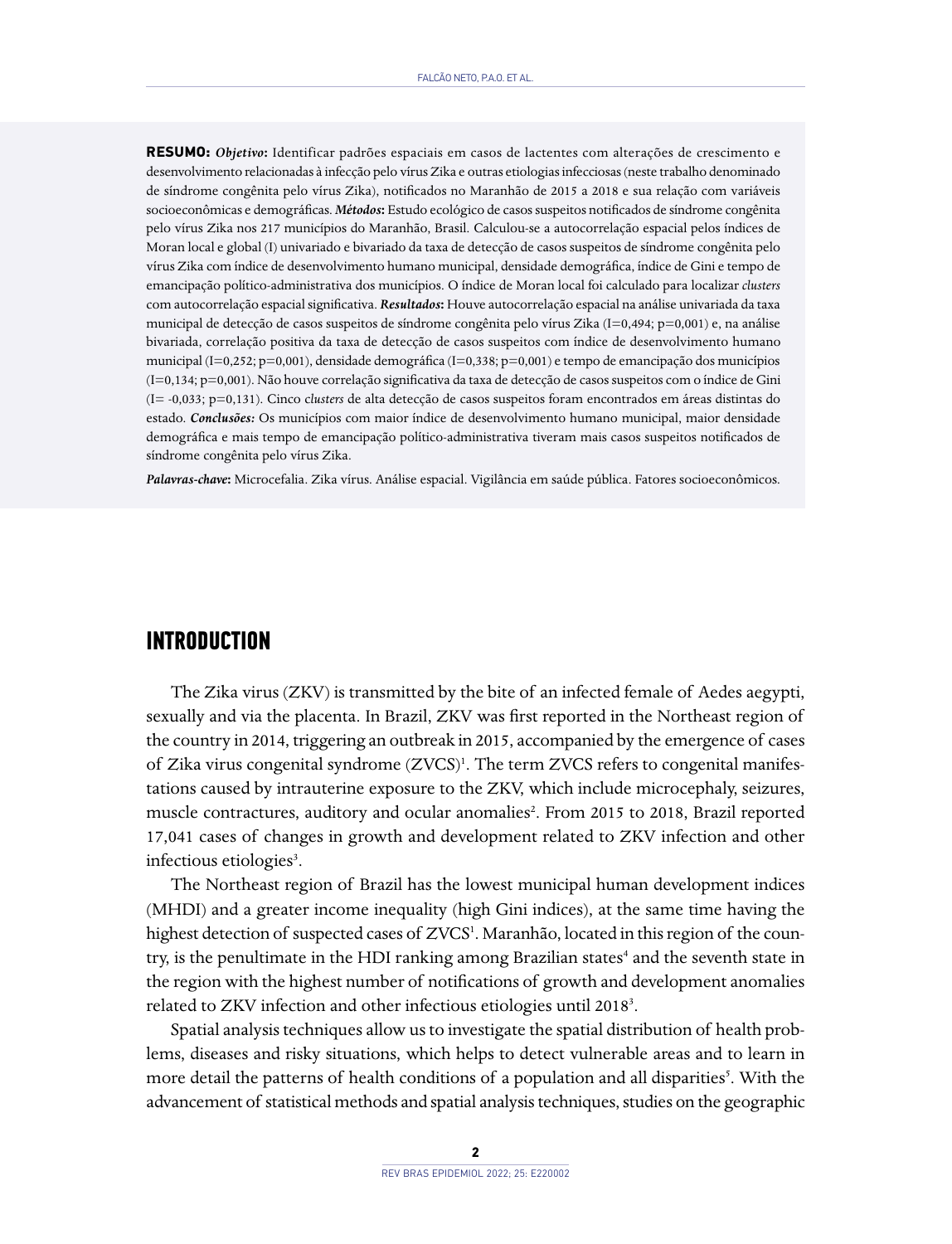distribution of congenital anomalies and their etiological factors have been proven important for public health in Brazil and worldwide<sup>6</sup>.

In this study, considering that ZVCS' occurrence is greater in the poorest areas of the country, the hypothesis that, in Maranhão, there were more records of ZVCS cases in municipalities with lower MHDI and higher Gini indices was raised; as well as those with greater demographic density, leading to potential higher rates of vector infestation; in municipalities with more time of political-administrative emancipation, as they have a better epidemiological surveillance structure. The aim of this study was to identify spatial patterns of suspected cases of ZVCS reported in Maranhão from 2015 to 2018 and their relation with the aforementioned socioeconomic and demographic variables.

#### **METHODS**

Ecological study with spatial analysis of reported suspected cases of growth and development anomalies related to ZKV infection and other infectious etiologies (in this work called ZVCS) in the municipalities of Maranhão, from January 2015 to November 2018.

The study area comprised the state of Maranhão, which has 217 municipalities and is located in the Northeast region of Brazil. In 2018, its demographic density was 22.54 inhabitants/km<sup>2</sup> and its population was 7,035,055 inhabitants<sup>3</sup>.

Suspected cases of ZVCS were notified, at birth or later, in a specific system called Public Health Event Registry (RESP, in the Brazilian acronym). RESP data collection was carried out from April to November 2018. The RESP is an online notification system developed by the Ministry of Health whose purpose is to record public health emergencies. For the immediate notification of suspected cases of microcephaly, an online form in was created RESP by the Information Technology Department of the Unified Health System (DATASUS), called RESP-Microcephaly and used to notify suspected cases of microcephaly and/or central nervous system (CNS) changes possibly associated with congenital infections.

In this study, the outcome of interest was the detection rate of suspected cases of ZVCS by municipality, calculated based on the ratio between the number of suspected cases reported and the number of live births in January 2015 to November 2018 multiplied by 10,000 inhabitants. For the state of Maranhão, the monthly detection rate of suspected cases was calculated. The number of live births for each municipality was obtained from the database of the Information System on Live Births (SINASC).

The following demographic and socioeconomic variables used were: date and city of birth, obtained from the RESP; MHDI and Gini index, taken from the 2010 census; demographic density, with the estimated population of 2018, and the year of political-administrative emancipation of municipalities taken from the website of the Brazilian Institute of Geography and Statistics (IBGE)<sup>4</sup>. To calculate the time of emancipation, the year 2015 was used as a reference.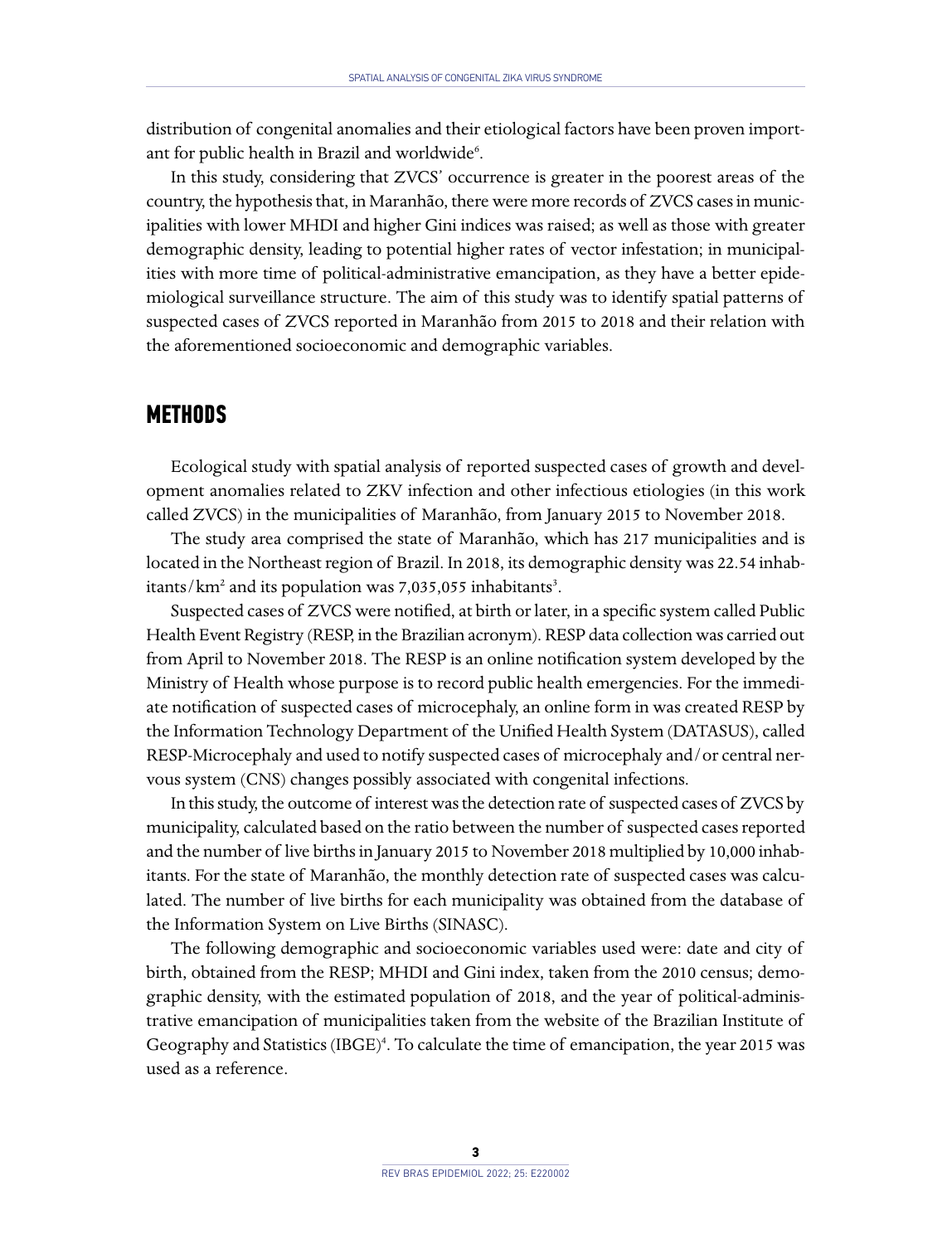The MHDI consists of three indicators: income, longevity and education, ranging from zero to one. The municipality's demographic density is defined by the number of inhabitants per square kilometer. The Gini index measures social inequality based on per capita income and varies from zero to one—the closer to one, the greater the social inequality<sup>4</sup>.

The cases of ZVCS notified were grouped by municipality, using the municipal digital grid of the state of Maranhão. All municipalities were included in the spatial analysis, regardless of case notification. The detection rate of suspected cases was smoothed by the local Bayesian estimation method.

To verify whether neighboring cities exhibited similar trends in the detection rate of suspected ZVCS cases, the univariate global Moran index (I) was calculated as a measure of spatial autocorrelation. To assess the spatial dependence between the detection rate of suspected ZVCS cases and demographic density, MDHI, Gini index and time of political-administrative emancipation, the bivariate global Moran index was applied. The global Moran index provides a general measure of spatial association existing in the dataset<sup>7</sup>. It ranges from -1 to +1, and values close to zero indicate no spatial autocorrelation; positive values indicate positive spatial autocorrelation and negative values indicate negative spatial autocorrelation. For those with a spatial pattern, the values are positive, close to 1, that is, neighboring areas have a similar behavior. On the other hand, values close to -1 indicate negative spatial autocorrelation, that is, the attribute's value in neighboring regions are contrasting<sup>8</sup>.

To identify clusters of municipalities with autocorrelation and significant spatial correlation of detection rate of suspected ZVCS cases, the local Moran index was used and demonstrated in the Lisa Cluster Map. The local Moran index provides a specific value for each area, allowing for identification of clusters with significant patterns of spatial association. This index classified the municipalities according to the significance level of their local indexes' values as: high/high (municipality with high value, surrounded by neighbors with high value) and low/low, indicating points of positive spatial association, or similar to neighbors; and high/low and low/high, indicating points of negative spatial association, that is, the location has neighbors with different values<sup>8</sup>.

The GeoDa software version 1.14 was used for spatial analysis, and the significance level for spatial autocorrelation was set at  $p < 0.05$ .

The project was approved by the Research Ethics Committee of the University Hospital of Universidade Federal do Maranhão (HUUFMA), under opinion nº 2.111.125.

### **RESULTS**

In RESP, 426 cases of ZVCS were registered during the study period. Of these, four were duplicates, so 422 were analyzed. The detection rate of suspected ZVCS cases per 10,000 live births in the state was 15.99 in 2015; 13.84 in 2016; 5.75 in 2017 and 1.49 in 2018. Suspected ZVCS cases were reported in 111 municipalities, with the highest detection rate of suspected cases in Alcântara — 62.97/10,000 live births (data not shown in tables). The children began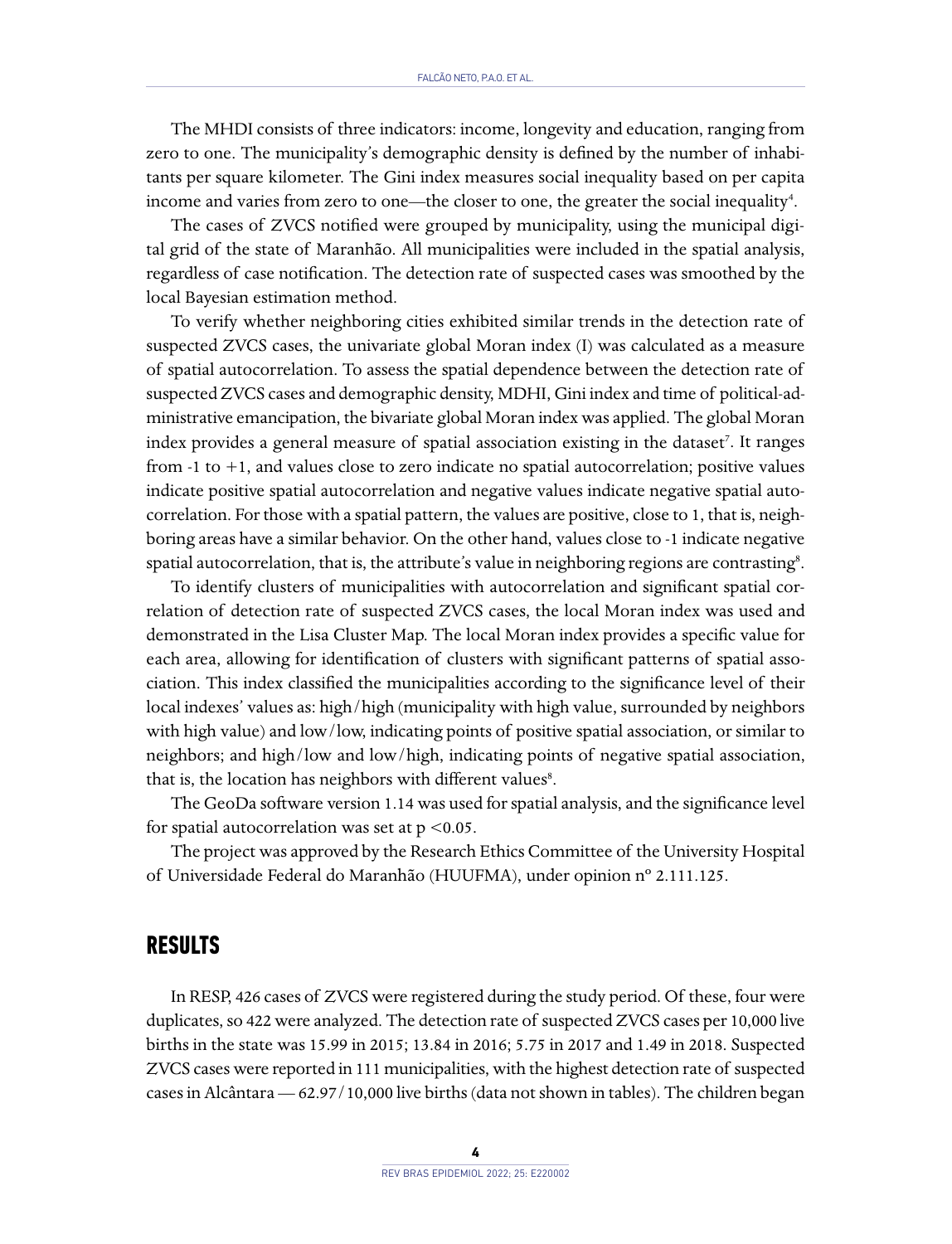to be born in January 2015, although the ZVCS outbreak was only noticed in October of the same year. The peak of reported suspected cases occurred in December 2015 and there was a decrease after the first quarter of 2016, more accentuated after February 2018 (Figure 1).

The univariate global Moran index showed significant positive spatial autocorrelation for the estimated suspected case detection rate from 2015 to 2018. The bivariate global Moran index showed a positive correlation of suspected ZVCS case detection rate with population density, MHDI and time of emancipation of the municipalities from 2015 to 2018. No statistically significant spatial correlation was detected with the Gini index (Table 1).



Figure 1. Annual detection rate of suspected cases of Zika virus congenital syndrome per 10,000 live births in Maranhão, from 2015 to 2018.

Table 1. Univariate analysis of the municipal detection rate of suspected cases of Zika virus congenital syndrome from 2015 to 2018 and bivariate analysis of the detection rate of suspected cases with municipality emancipation time, demographic density, Gini index and municipal human development index in the 217 municipalities of Maranhão.

| Univariate analysis                                                                 |                           |         |
|-------------------------------------------------------------------------------------|---------------------------|---------|
|                                                                                     | <b>Global Moran Index</b> | p-value |
| Detection rate of suspected cases from 2015 to 2018                                 | 0.494                     | 0.001   |
| Bivariate analysis with the detection rate of suspected cases between 2015 and 2018 |                           |         |
|                                                                                     | <b>Global Moran Index</b> | p-value |
| Municipality emancipation time                                                      | 0.134                     | 0.001   |
| Demographic density                                                                 | 0.338                     | 0.001   |
| Gini Index                                                                          | $-0.033$                  | 0.131   |
| Municipal Human Development Index                                                   | 0.252                     | 0.001   |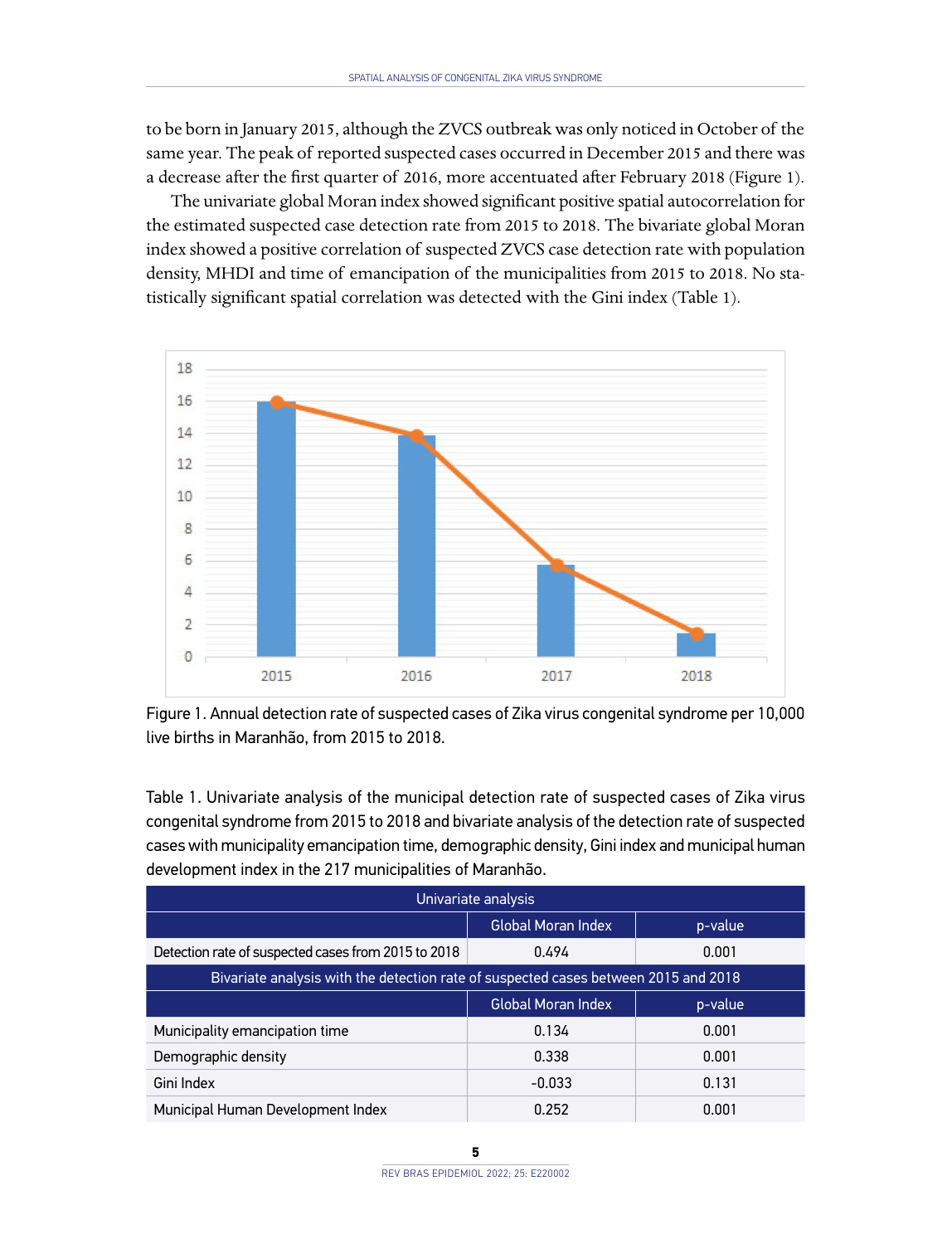The local Moran index identified clusters formed by 18 municipalities with a high detection rate of suspected ZVCS cases in the north (where the state capital is located), west, southwest and south regions; clusters formed by 12 municipalities with high detection rates of suspected ZVCS cases and with longer political-administrative emancipation time, as well as clusters (nine municipalities) with high demographic density were identified in the north; clusters (21 municipalities) with high detection rate of suspected ZVCS cases and high MHDI values were also found in the north, west and southwest of the state (Figure 2) (Table 2).

#### **DISCUSSION**

A significant spatial pattern of the distribution of reported suspected cases in the state was identified, with clusters of high detection of suspected cases especially around the state capital. A similar pattern was verified in Maranhão by Costa et al.<sup>9</sup> in relation to the incidence rate of Zika. Zika clusters can become ZVCS clusters approximately three months after the outbreak in a given region $10$ .

In a study carried out in the northeastern state of Rio Grande do Norte, Cunha et al.<sup>11</sup> found higher notification of ZKV cases in municipalities with higher average income,



Figure 2. Lisa Cluster Map of the detection rate of suspected cases of Zika virus congenital syndrome (A) and spatial correlations between detection rate of suspected cases of Zika virus congenital syndrome and emancipation time of municipalities (B), demographic density (C) and municipal human development index (D). Maranhão, 2015–2018.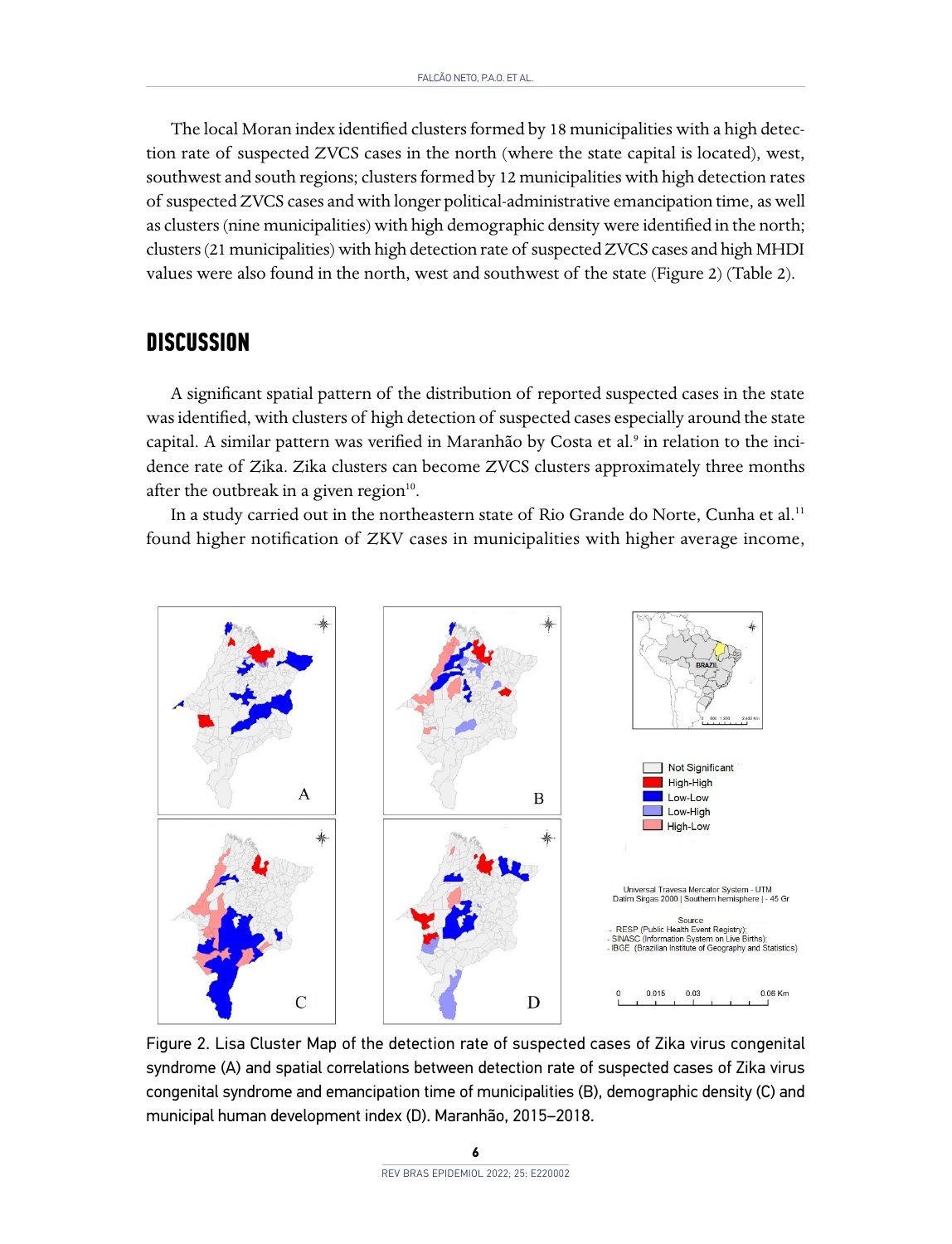probably with better infrastructure and greater access to health services, such as the capital Natal. Such discrepancy was attributed to a better capacity to recognize and notify cases.

The positive spatial correlation between the municipal rates of detection of ZVCS suspected cases and MHDI is probably explained by the better structure for registering cases in the municipalities with the best HDI. However, two studies carried out in Recife/PE found a higher risk of ZVCS in districts with a low HDI<sup>12</sup> and in places with poor housing conditions<sup>13</sup>. An analysis of the relationship between socioeconomic factors and suspected ZVCS cases in Brazil did not find an association between the detection rate of suspected cases and MHDI, but it attested to a strong correlation between the distribution of cases

Table 2. Characteristics of the clusters of the municipal detection rate of suspected cases of Zika virus congenital syndrome. Maranhão, Brazil, 2015–2018.

| <b>Clusters</b>                                                                   | Number of municipalities in clusters |  |
|-----------------------------------------------------------------------------------|--------------------------------------|--|
| Detection rate of suspected cases                                                 |                                      |  |
| High-high                                                                         | 18                                   |  |
| Low-low                                                                           | 39                                   |  |
| Low-high                                                                          | 3                                    |  |
| High-low                                                                          | 0                                    |  |
| Detection rate of suspected cases x Time of political-administrative emancipation |                                      |  |
| High-high                                                                         | 12                                   |  |
| Low-low                                                                           | 7                                    |  |
| Low-high                                                                          | 8                                    |  |
| High-low                                                                          | 9                                    |  |
| Detection rate of suspected cases x Demographic density                           |                                      |  |
| High-high                                                                         | 9                                    |  |
| Low-low                                                                           | 21                                   |  |
| Low-high                                                                          | 0                                    |  |
| High-low                                                                          | 16                                   |  |
| Detection rate of suspected cases x MHDI                                          |                                      |  |
| High-high                                                                         | 21                                   |  |
| Low-low                                                                           | 15                                   |  |
| Low-high                                                                          | 5                                    |  |
| High-low                                                                          | $\overline{2}$                       |  |

MHDI: municipal human development index.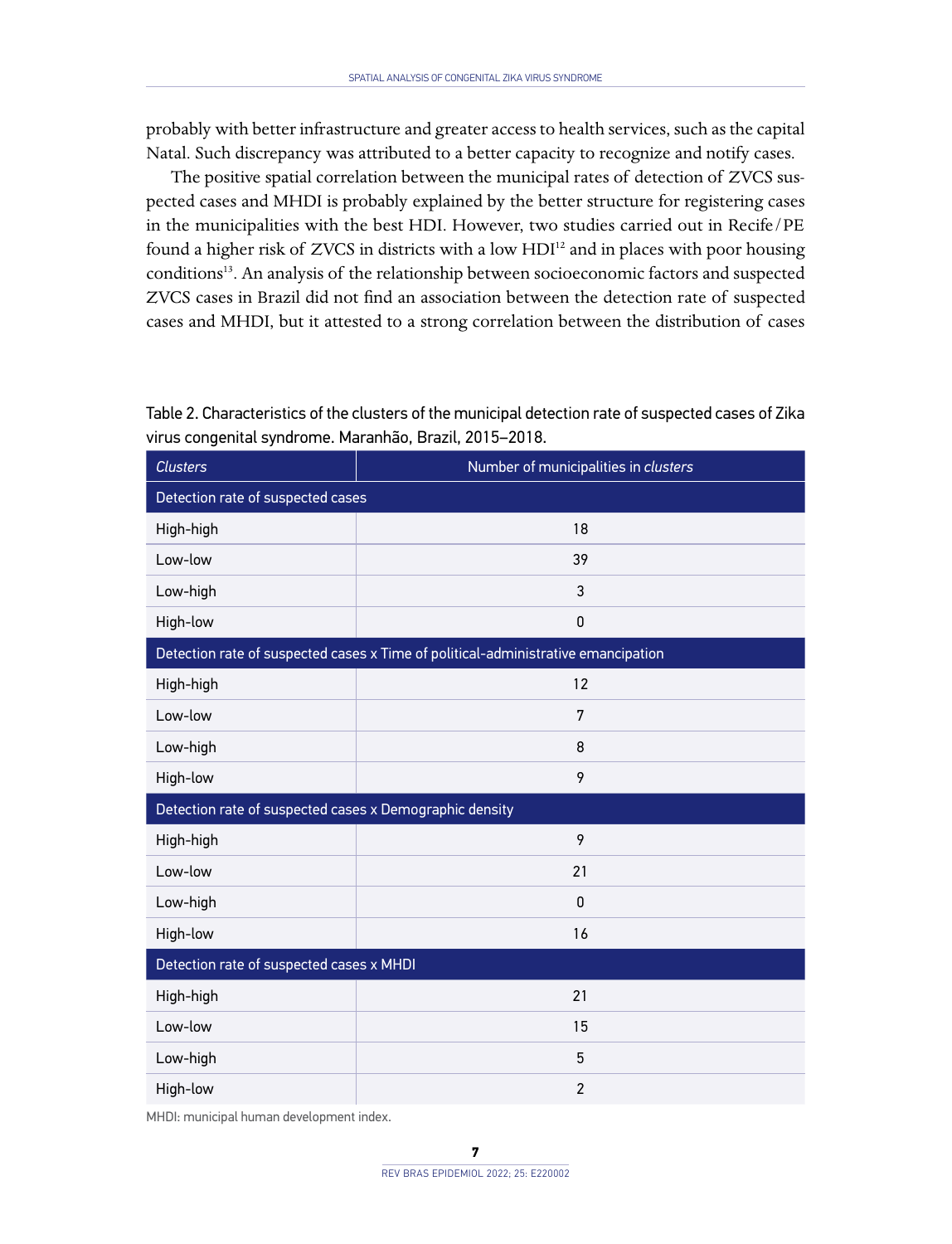with higher poverty rate. The same study infers that socioeconomic factors influenced the development of the ZVCS outbreak that started in the Northeast<sup>14</sup>.

A positive correlation was found between the detection rate of suspected ZVCS cases and population density. Amaral et al.<sup>15</sup> found a higher incidence rate of microcephaly in Brazilian cities with larger populations, higher mobility rate and coverage by primary care, which can be explained by the greater ease of transmission of congenital infections and the greater ease of diagnosis (in this case coverage of primary care).

Corroborating our findings, an analysis of the spatial distribution of congenital anomalies in the state of Paraná resulted in a significant association with the degree of urbanization, highlighting the greater capacity for health surveillance in urbanized areas<sup>16</sup>, while Mocelin et al. found a lower number of ZVCS notifications in rural municipalities of Espírito Santo<sup>17</sup>.

There was no statistically significant spatial correlation between the detection rate of suspected cases and the Gini index. In Brazil, Ali et al.<sup>18</sup> demonstrated a strong correlation between ZVCS and lower gross domestic product (GDP) per capita in the federative units and postulated that the proximity of socioeconomically distinct areas can facilitate the transmission of ZKV, overcoming social barriers. In the Americas, Gardner et al.19 also found a positive correlation with population density, and a negative association between GDP per capita and ZKV transmission.

The finding of more ZVCS records in municipalities with higher MHDI, greater demographic density and longer time of political emancipation suggests that municipalities with these characteristics have a better structure of health services, including health surveillance. While the simple fact of emancipating a municipality does not guarantee its development<sup>20</sup>, it is assumed that although ZVCS is a disease related to poverty, municipalities with lower HDI, lower demographic density and less time of emancipation have not been able to structure epidemiological surveillance and thus guarantee the notification of cases.

Another aspect to be considered is the fact that the most populous environments, characterized by disorderly urban growth, poor housing conditions and ineffective basic sanitation services such as inadequate solid waste disposal can favor the risks of infections transmitted by multiplying vectors in these vulnerable areas and contribute to the increase in cases<sup>21</sup>.

Among the limitations of the study, it is noteworthy that multivariate spatial analysis was not performed to rule out the collinearity between population density and MHDI. All notifications were included, which represents a limitation related to the specificity of the outcome. Another limitation is the use of data (Gini, MHDI) from the 2010 census, given the unavailability of more recent socioeconomic indicators. It is noteworthy that the use of the spatial analysis unit was not punctual according to the address of residence of suspected case, that is, there was a certain degree of imprecision in analysis. Additionally, the spatial analysis unit at the municipal level does not allow the identification of intra-municipal disparities. The low frequency of cases contributes to imprecise estimates and the low magnitude of the spatial correlation found is evidence in favor of this interpretation. Furthermore, among the limitations of ecological studies, there is the possibility of an ecological fallacy.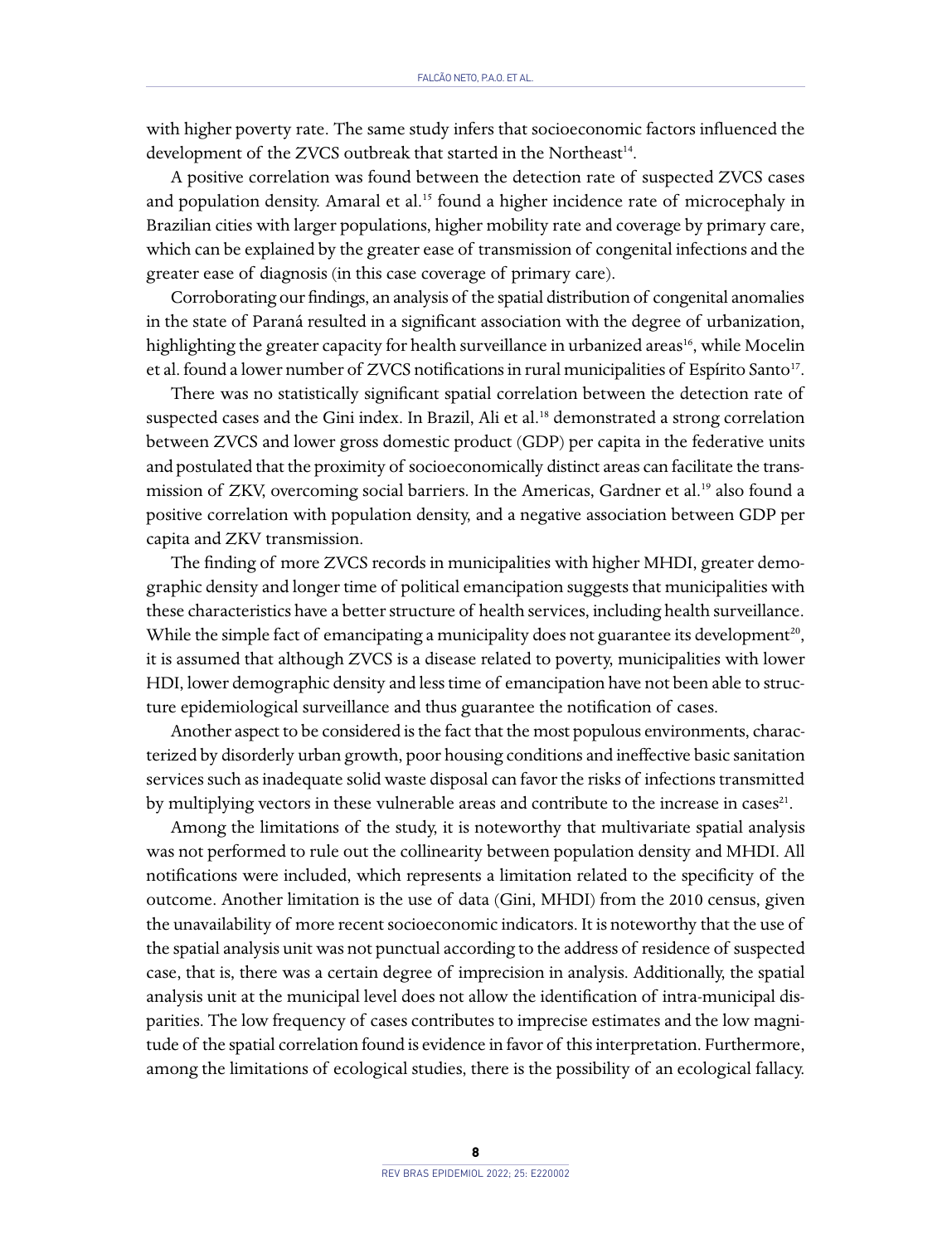This study draws attention to the need to improve the quality of health surveillance in the state's municipalities. Our strengths were the contribution to understanding the determinants related to ZVCS cases and the identification of priority areas through spatial analysis, which considers inequalities in geographic spaces.

### **ACKNOWLEDGMENTS**

We acknowledge CNPq for the financing of the project "Congenital syndrome caused by Zika virus, seroprevalence and spatial and temporal analysis of Zika and Chikungunya viruses in Maranhão".

## **REFERENCES**

- **1.** Barbeito-Andrés J, Schuler-Faccini L, Garcez PP. Why is congenital Zika syndrome asymmetrically distributed among human populations? PLoS Biol 2018; 16 (8): e2006592.<https://doi.org/10.1371/journal.pbio.2006592>
- **2.** Moore CA, Staples JE, Dobyns WB, Pessoa A, Ventura CV, Fonseca EB, et al. Characterizing the pattern of anomalies in congenital Zika syndrome for pediatric clinicians. JAMA Pediatr 2017; 171 (3): 288-95. [https://](https://doi.org/10.1001/jamapediatrics.2016.3982) [doi.org/10.1001/jamapediatrics.2016.3982](https://doi.org/10.1001/jamapediatrics.2016.3982)
- **3.** Ministério da Saúde. Secretaria de Vigilância em Saúde. Monitoramento integrado de alterações no crescimento e desenvolvimento relacionados à infecção pelo vírus Zika e outras etiologias infecciosas, até a Semana Epidemiológica 52 de 2018. Ministério da Saúde [Internet]. 2019 [accessed on Dec 22, 2019]. Available from: [http://portalarquivos2.saude.gov.](http://portalarquivos2.saude.gov.br/images/pdf/2019/marco/22/2019-001.pdf) [br/images/pdf/2019/marco/22/2019-001.pdf](http://portalarquivos2.saude.gov.br/images/pdf/2019/marco/22/2019-001.pdf)
- **4.** Instituto Brasileiro de Geografia e Estatística. Conheça cidades e estados do Brasil [Internet]. 2019 [accessed on Nov 10, 2019]. Available from: https:// [cidades.](http://cidades.ibge.gov.br/) [ibge.gov.br/](http://cidades.ibge.gov.br/)
- **5.** Almeida Filho N, Barreto ML. Epidemiologia & Saúde: fundamentos, métodos, aplicações. Rio de Janeiro: Guanabara Koogan; 2012.
- **6.** Lima LMM, Melo ACO, Vianna RPT, Moraes RM. Análise espacial das anomalias congênitas do sistema nervoso. Cad Saúde Colet 2019; 27 (3): 257-63. [https://](https://doi.org/10.1590/1414-462X201900030313) [doi.org/10.1590/1414-462X201900030313](https://doi.org/10.1590/1414-462X201900030313)
- **7.** Druck S, Carvalho MS, Câmara G, Monteiro AMV. Spatial analysis of geographic data [Internet]. Brasília: Embrapa Cerrados; 2004. [accessed on Jan 7, 2021]. Available from: [http://livimagens.sct.embrapa.br/](http://livimagens.sct.embrapa.br/amostras/00075490.pdf) [amostras/00075490.pdf](http://livimagens.sct.embrapa.br/amostras/00075490.pdf)
- **8.** Câmara G, Carvalho MS, Cruz OG, Correa V. Análise espacial de áreas. In: Druck, S, Carvalho MS, Câmara G, Monteiro AVM, editores. Análise espacial de dados geográficos. Brasília: São Paulo: Instituto Nacional de Pesquisas Espaciais; 2002.
- **9.** Costa SDSB, Branco MDRFC, Aquino Junior J, Rodrigues ZMR, Queiroz RCS, Araujo AS. Spatial analysis of probable cases of dengue fever, chikungunya fever and zika virus infections in Maranhao State, Brazil. Rev Inst Med Trop Sao Paulo 2018; 60: e62. <https://doi.org/10.1590/S1678-9946201860062>
- **10.** Vissoci JRN, Rocha TAH, Silva NCD, de Sousa Queiroz RC, Thomaz EBAF, Amaral PVM, et al. Zika virus infection and microcephaly: Evidence regarding geospatial associations. PLoS Negl Trop Dis 2018; 12 (4): e0006392. [https://doi.org/10.1371/journal.](https://doi.org/10.1371/journal.pntd.0006392) [pntd.0006392](https://doi.org/10.1371/journal.pntd.0006392)
- **11.** Cunha LS, Medeiros WR, Lima Junior FAV, Pereira SA. Relationship between social inequality indicators and the spatial distribution of Zika Virus cases. Cien Saude Colet 2020; 25 (5): 1839-50. [https://doi.](https://doi.org/10.1590/1413-81232020255.34642019) [org/10.1590/1413-81232020255.34642019](https://doi.org/10.1590/1413-81232020255.34642019)
- **12.** Souza AI, Siqueira MT, Ferreira ALCG, Freitas CU, Bezerra ACV, Ribeiro AG, et al. Geography of microcephaly in the Zika Era: a study of newborn distribution and socio-environmental indicators in Recife, Brazil, 2015-2016. Public Health Rep 2018; 133 (4): 461-71.<https://doi.org/10.1177/0033354918777256>
- **13.** Souza WV, Albuquerque MFPM, Vazquez E, Bezerra LCA, Mendes ADCG, Lyra TM, et al. Microcephaly epidemic related to the Zika virus and living conditions in Recife, Northeast Brazil. BMC Public Health 2018; 18 (1): 130.<https://doi.org/10.1186/s12889-018-5039-z>